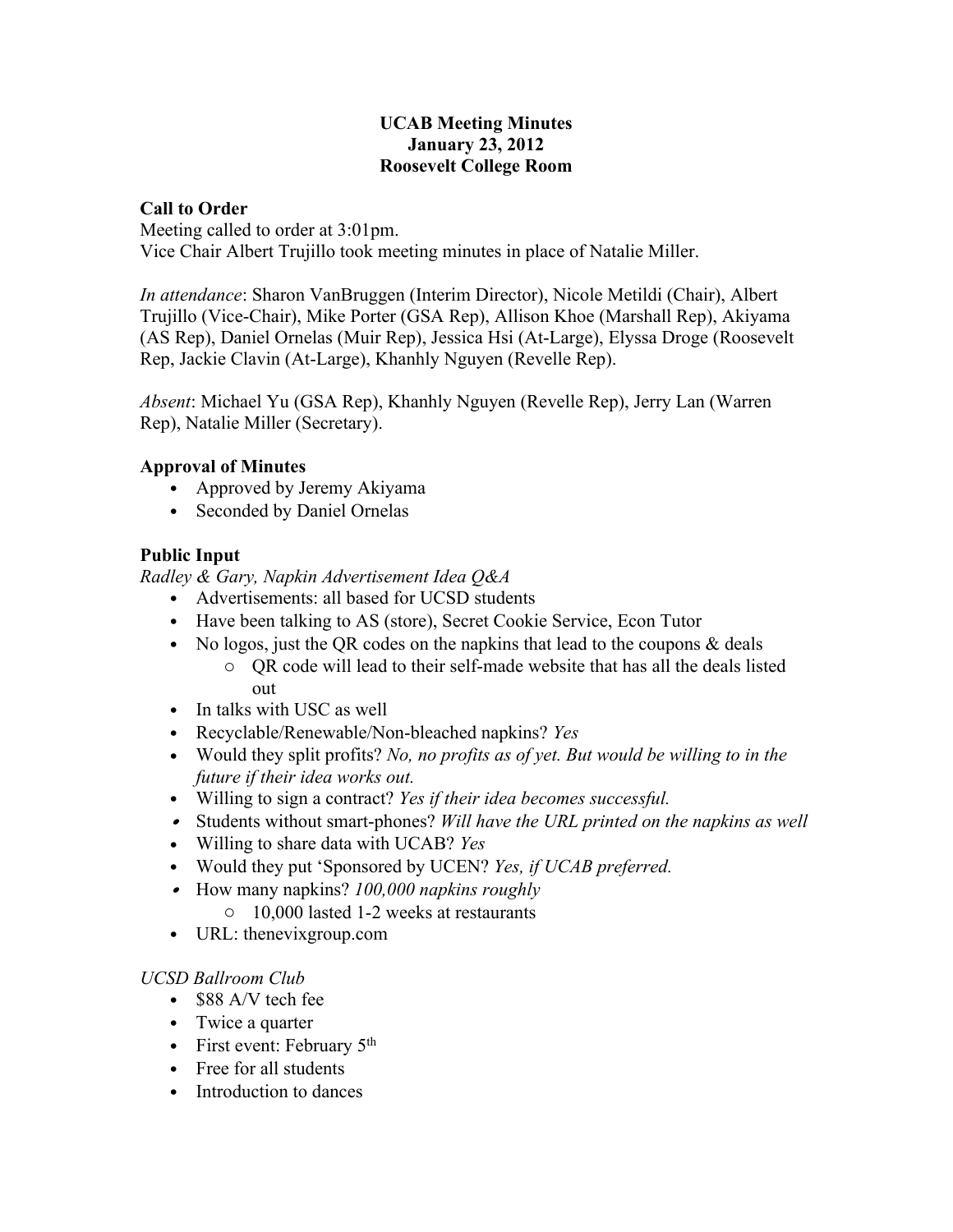o Doing the waltz on February 5th

*Chris McCall, Engineers without Borders*

- Film Fundraiser, Jan 24 5pm-10pm
- Requesting \$143
- Snowboarding & Skiing Film
- \$6 for students, \$11 for non-students
- $\sim$  50-80 attendees
- Benefits their water harvesting project in India

# **Icebreaker**

# **Chair Report,** *Nicole Metildi*

- Cooperative Meeting
	- o Will be this Thursday Jan. 26 at 5pm; Meet in Sharon's Office
- Funding Recognition
	- o Looked at AS's wording
	- o Just UCEN logo or do we want a disclaimer on fliers?
		- "The views expressed in this publication do no reflect UCAB"
			- Logo by itself is enough
- UCEN Referendum
	- o Will look at budget projections at next meeting
	- o Need to look at the wording for the referendum
	- o Brand the referendum as a "Renovation Fee" ?
- **Retreat** 
	- o February 11 or 12? (Saturday or Sunday?)
- Secretary
	- o Position now available at applyforit.ucsd.edu
- Strategic Planning Meeting
	- o Wednesday, January 25, 2-3pm in the Revelle College Room
	- $\circ$  Work on 5 year strategic plan & the future of UCEN
- Reschedule UCAB Meeting
	- o February 22 at 3pm for week 7 meeting

# **Vice-Chair Report,** *Albert Trujillo*

- Space Allocation Committee
	- o Met last Thursday
	- o Will have weekly meetings, Thursdays at 9:30pm, locations TBA
	- o Looked at scoring criteria and did an overview of what needs to be done
	- o Created a timeline
- Display Projects

# College Room Displays

- o Very little response from the deans
- o Next approach is to reach out to one dean and hopefully get the rest on board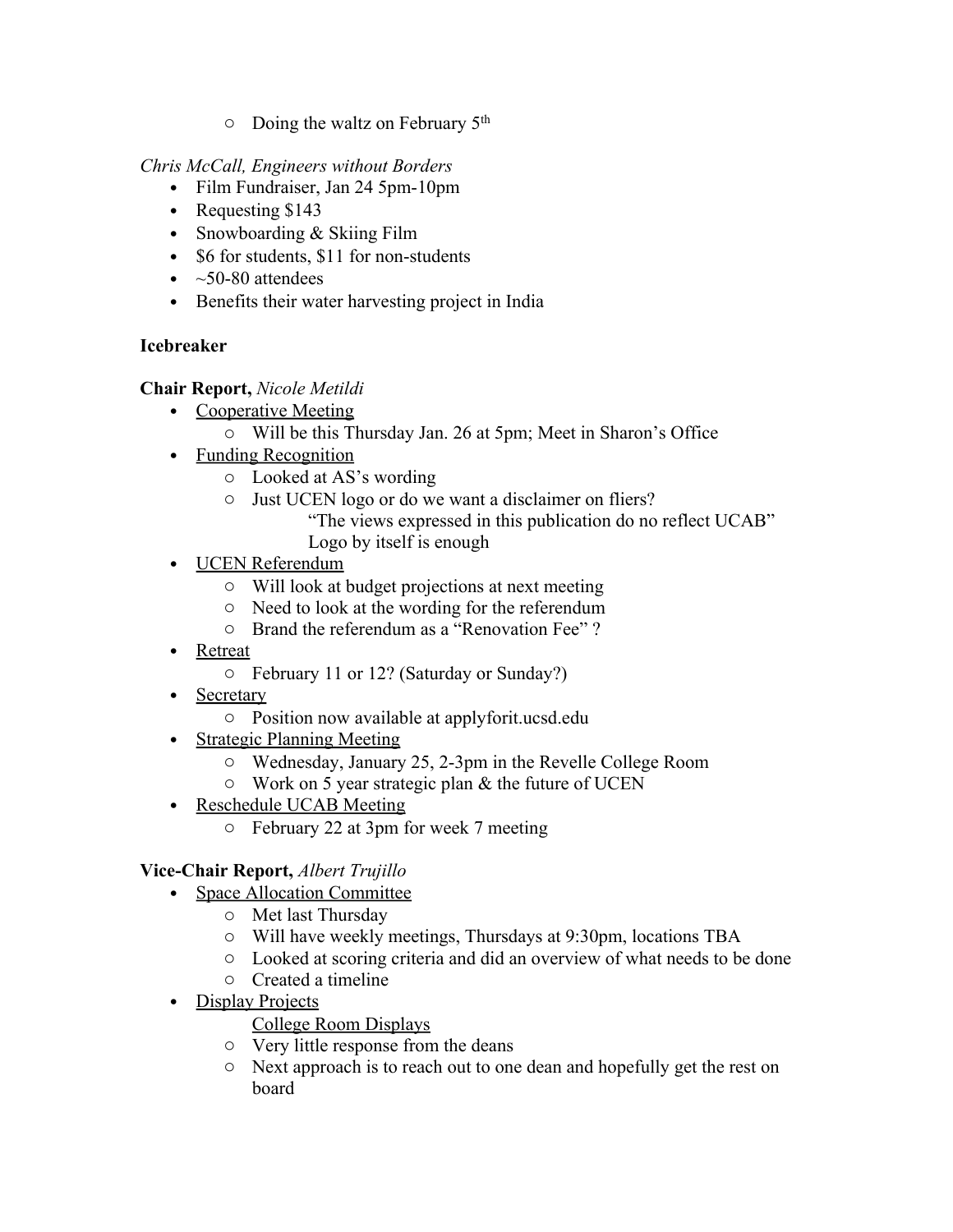### UCAB Plaque

- o Next project
- $\circ$  Plaque telling of what UCAB does & who we are
- o More information to come

### **Interim Director Report,** *Sharon VanBruggen*

- Guardian Space
	- **o** The Guardian has agreed (verbally) to move from their current space
	- **o** They have asked for help with their move (furnishing costs)
	- **o** Their rent will be reduced in their new space
- Student Services Center
	- **o** UCEN started process for reserving rooms over their
	- **o** Have asked to take on the Multipurpose Room
	- o Yogurt World & Croutons (get half of their rent currently) Will get all of it eventually
- Upcoming Presentations
	- o Budget Presentation next week
	- o Craft Center Presentation coming up

### **Member Reports**

• No Member Reports

#### **New Business**

- Tech Fee Subsidies
	- *o Ballroom Club*
		- Requested \$88 Moved to fund in full by Jeremy Akiyama Seconded by Jessica Hsi
	- o *Chinese Students and Scholars Association* (present at last week's meeting)
		- Requested \$500
		- Moved to fund in full by Michael Porter
		- Seconded by Jackie Clavin
	- *o Engineers without Borders*

Requested \$143 \$120 based on our criteria Moved to fund in full by Jessica Hsi Seconded by Jeremy Akiyama

# **Old Business**

- Napkin Idea
	- o Straw Poll taken
	- o All members voted to move forward with the idea
	- o Next: find out what exactly the napkins will have on them
- Funding Recognition or Messaging